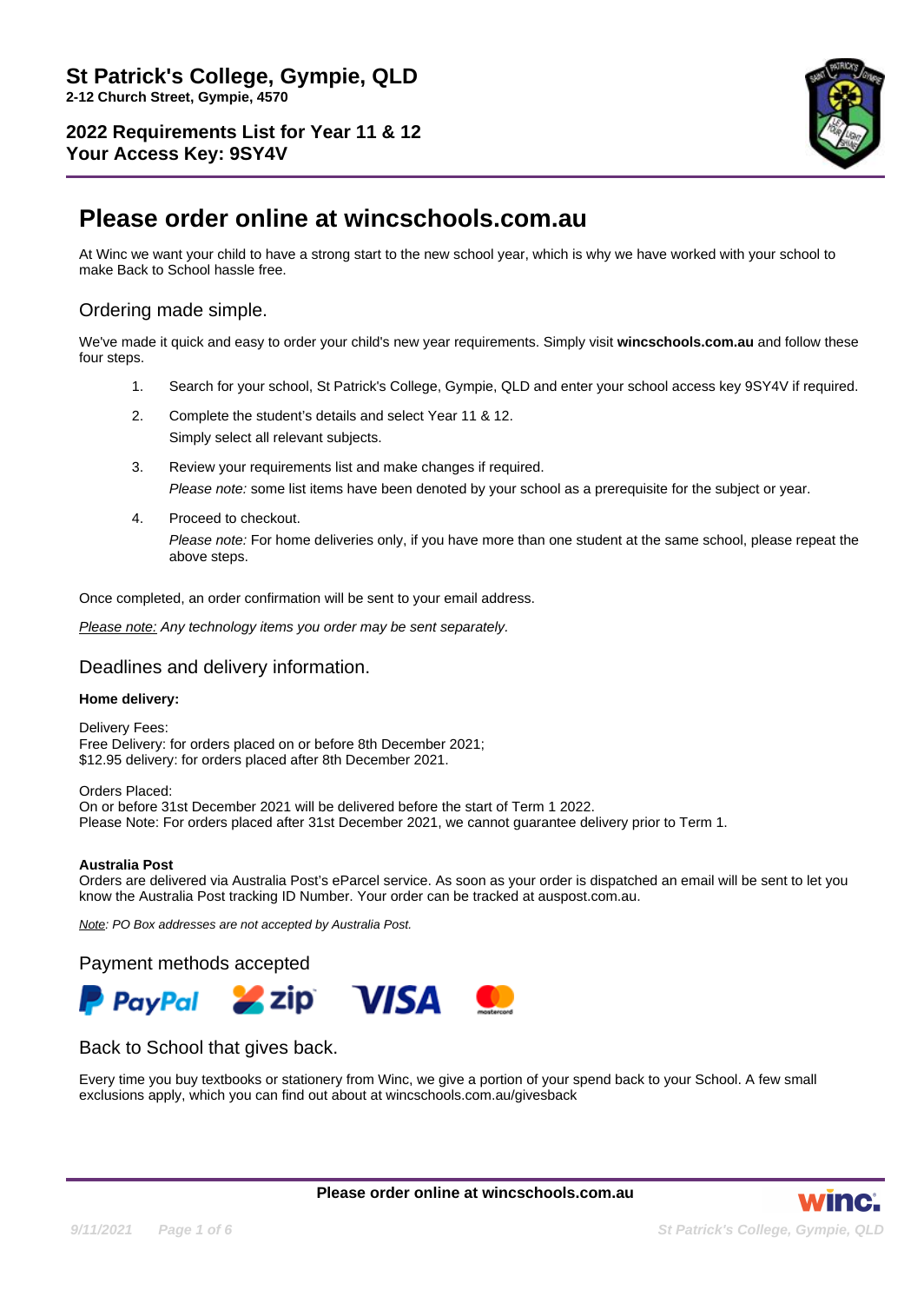

# Have a question?

For assistance with your order, returns and refunds and delivery information, or for a general enquiry, please visit **wincschools.com.au/helpcentre**

To view our full terms and conditions, please visit wincschools.com.au/termsandconditions.

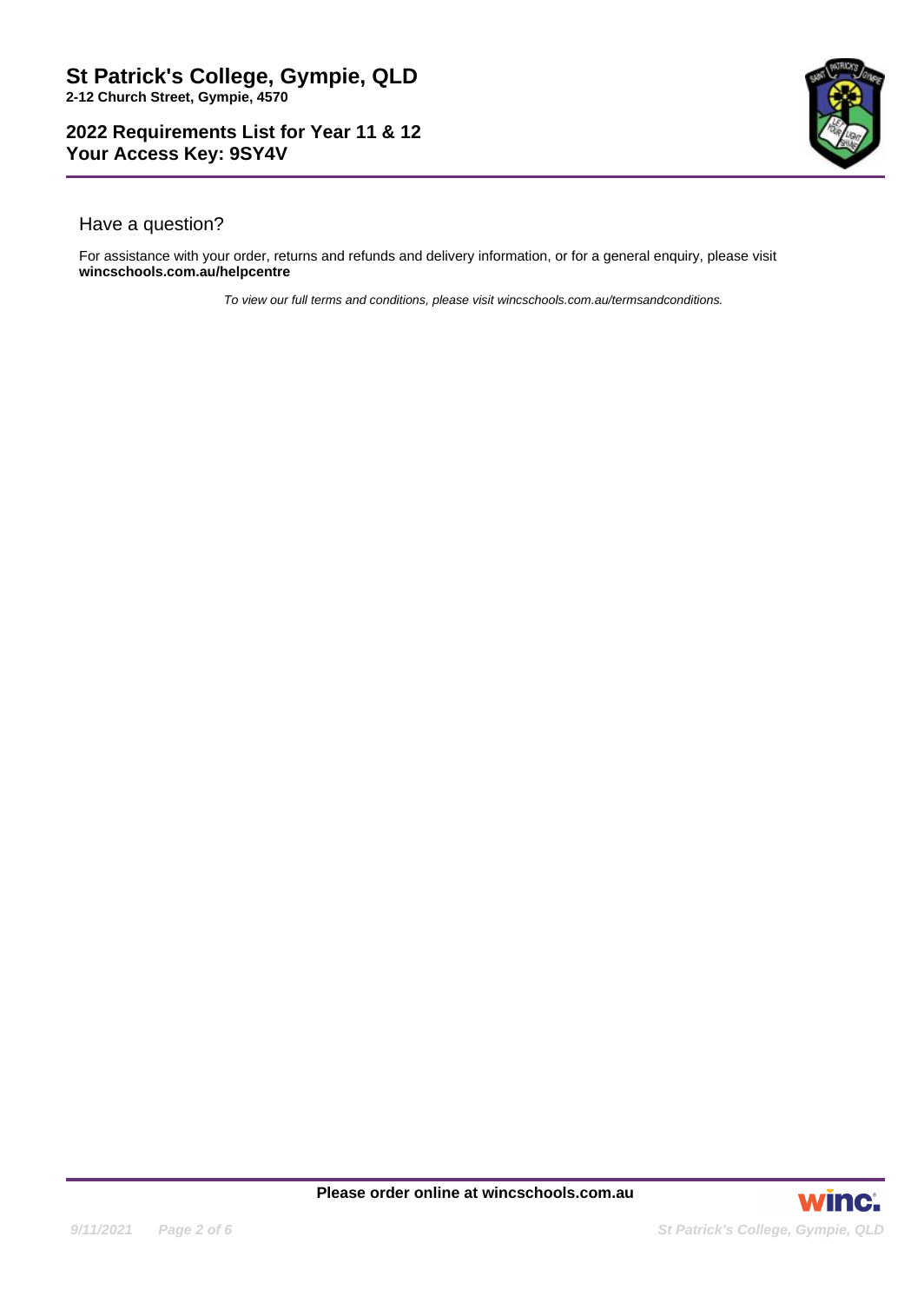

|                                                                                                                                                                                                                                                                              | <b>QTY ITEMS</b>                                                                      | <b>UNIT PRICE</b> |                                                                                                                                                                                                                                                                                                                                                                                                                                                                                                                                                                                                                                                                                                                       | <b>QTY ITEMS</b>                                                    | <b>UNIT PRICE</b> |
|------------------------------------------------------------------------------------------------------------------------------------------------------------------------------------------------------------------------------------------------------------------------------|---------------------------------------------------------------------------------------|-------------------|-----------------------------------------------------------------------------------------------------------------------------------------------------------------------------------------------------------------------------------------------------------------------------------------------------------------------------------------------------------------------------------------------------------------------------------------------------------------------------------------------------------------------------------------------------------------------------------------------------------------------------------------------------------------------------------------------------------------------|---------------------------------------------------------------------|-------------------|
| *General                                                                                                                                                                                                                                                                     |                                                                                       |                   | <b>Ancient History</b>                                                                                                                                                                                                                                                                                                                                                                                                                                                                                                                                                                                                                                                                                                |                                                                     |                   |
| Celco Math Set includes semi-circular 180 degree protractor<br>(no-needle point) and set squares. These items can be<br>purchased separately. The maths set and calculator can be<br>carried over from Year 11. Please purchase individual books,<br>NOT one 5 subject book. |                                                                                       |                   | General Subject (Humanities)                                                                                                                                                                                                                                                                                                                                                                                                                                                                                                                                                                                                                                                                                          | $\Box$ 2 25097610 Winc Exercise Book<br>A4 5mm Graph 56gsm 96 Pages | \$0.77            |
|                                                                                                                                                                                                                                                                              | $\Box$ 1 18787525 Sharp EL531THBW<br>Scientific Calculator Black/White                | \$24.53           | <b>Biology</b>                                                                                                                                                                                                                                                                                                                                                                                                                                                                                                                                                                                                                                                                                                        |                                                                     |                   |
| $\Box$ 1                                                                                                                                                                                                                                                                     | 86535106 Celco 0039930 No.909<br>Maths Set Tin 8 Piece                                | \$11.55           |                                                                                                                                                                                                                                                                                                                                                                                                                                                                                                                                                                                                                                                                                                                       |                                                                     | \$0.77            |
|                                                                                                                                                                                                                                                                              | 2 18960577 PaperMate Inkjoy<br>Capped Ballpoint Pen Medium<br>1.0mm Blue Each         | \$0.47            | <b>Business</b>                                                                                                                                                                                                                                                                                                                                                                                                                                                                                                                                                                                                                                                                                                       |                                                                     |                   |
|                                                                                                                                                                                                                                                                              | $\Box$ 2 18960576 PaperMate Inkjoy<br>Capped Ballpoint Pen Medium<br>1.0mm Black Each | \$0.47            |                                                                                                                                                                                                                                                                                                                                                                                                                                                                                                                                                                                                                                                                                                                       |                                                                     |                   |
|                                                                                                                                                                                                                                                                              | $\Box$ 2 18960578 PaperMate Inkjoy<br>Capped Ballpoint Pen Medium<br>1.0mm Red Each   | \$0.47            |                                                                                                                                                                                                                                                                                                                                                                                                                                                                                                                                                                                                                                                                                                                       | A4 8mm Ruled Red Margin<br>56gsm 64 Pages                           | \$0.97            |
|                                                                                                                                                                                                                                                                              | $\boxed{\phantom{0}}$ 2 25091884 Sharpie Yellow Fluo<br>XL Highlighter Chisel Tip     | \$1.32            |                                                                                                                                                                                                                                                                                                                                                                                                                                                                                                                                                                                                                                                                                                                       |                                                                     |                   |
|                                                                                                                                                                                                                                                                              | $\Box$ 6 25095990 Staedtler Natural Hb<br>Pencil Each                                 | \$0.51            |                                                                                                                                                                                                                                                                                                                                                                                                                                                                                                                                                                                                                                                                                                                       |                                                                     | \$1.58            |
|                                                                                                                                                                                                                                                                              | 1 25100255 Faber-castell Goldfaber<br>Graphite 2b Pencil                              | \$0.55            | <b>General Subject (Sciences)</b><br>$\Box$ 2 25097610 Winc Exercise Book<br>A4 5mm Graph 56gsm 96 Pages<br><b>General Subject (Humanities)</b><br>$\Box$ 1 25093510 Winc Exercise Book<br><b>Certificate I Construction</b><br>Certificate Subject (Technologies)<br>$\Box$ 1 25102311 Winc Exercise Book<br>8mm Ruled Blank Interleaved<br>60gsm 64 Pages<br>$\Box$ 1 07248002 Winc Display Book A4<br>Refillable 20 Pocket Black<br><b>Certificate II &amp; III Sport &amp; Recreation</b><br>Certificate Subject (Health & Physical Education)<br>$\blacksquare$ 1 18624478 Verbatim Store 'n' Go<br>Drive Black<br>from Y11<br>$\Box$ 1 25093510 Winc Exercise Book<br>A4 8mm Ruled Red Margin<br>56gsm 64 Pages | Western Australia 300 x 215mm                                       |                   |
|                                                                                                                                                                                                                                                                              | $\Box$ 1 25133140 Micador Coloured<br>Pencils Pack Of 12                              | \$2.61            |                                                                                                                                                                                                                                                                                                                                                                                                                                                                                                                                                                                                                                                                                                                       |                                                                     | \$2.42            |
| $\Box$ 1                                                                                                                                                                                                                                                                     | 25093627 Winc Polished Wooden<br>Ruler 30cm - Measurement in CM<br>and MM             | \$0.62            |                                                                                                                                                                                                                                                                                                                                                                                                                                                                                                                                                                                                                                                                                                                       |                                                                     |                   |
| $\Box$ 1                                                                                                                                                                                                                                                                     | 27633000 Winc Eraser PVC-Free<br><b>Standard Office Each</b>                          | \$0.40            |                                                                                                                                                                                                                                                                                                                                                                                                                                                                                                                                                                                                                                                                                                                       |                                                                     |                   |
| $\Box$ 1                                                                                                                                                                                                                                                                     | 66681600 Winc Pencil Sharpener<br><b>Metal Double Hole</b>                            | \$1.98            |                                                                                                                                                                                                                                                                                                                                                                                                                                                                                                                                                                                                                                                                                                                       | Pinstripe USB 16 GB 2.0 Flash                                       | \$8.02            |
|                                                                                                                                                                                                                                                                              | $\Box$ 1 86515086 Bostik Glu Stik 35g                                                 | \$3.63            |                                                                                                                                                                                                                                                                                                                                                                                                                                                                                                                                                                                                                                                                                                                       | Y12 students to retain USB                                          |                   |
| ப                                                                                                                                                                                                                                                                            | 18894989 Westcott Student<br>Antimicrobial Scissors 6 Inch<br><b>Assorted Colours</b> | \$2.09            |                                                                                                                                                                                                                                                                                                                                                                                                                                                                                                                                                                                                                                                                                                                       |                                                                     | \$0.97            |
|                                                                                                                                                                                                                                                                              | $\Box$ 1 19016197 Verbatim Urban<br>Headgear Earbuds                                  | \$5.90            |                                                                                                                                                                                                                                                                                                                                                                                                                                                                                                                                                                                                                                                                                                                       | $\Box$ 1 07248002 Winc Display Book A4                              | \$2.42            |
| $\Box$ 1                                                                                                                                                                                                                                                                     | 25090968 Winc Handy Pouch<br>Plastic Pencil Case Mesh Zip 345<br>x 240 mm A4 Clear    | \$3.30            |                                                                                                                                                                                                                                                                                                                                                                                                                                                                                                                                                                                                                                                                                                                       | Refillable 20 Pocket Black                                          |                   |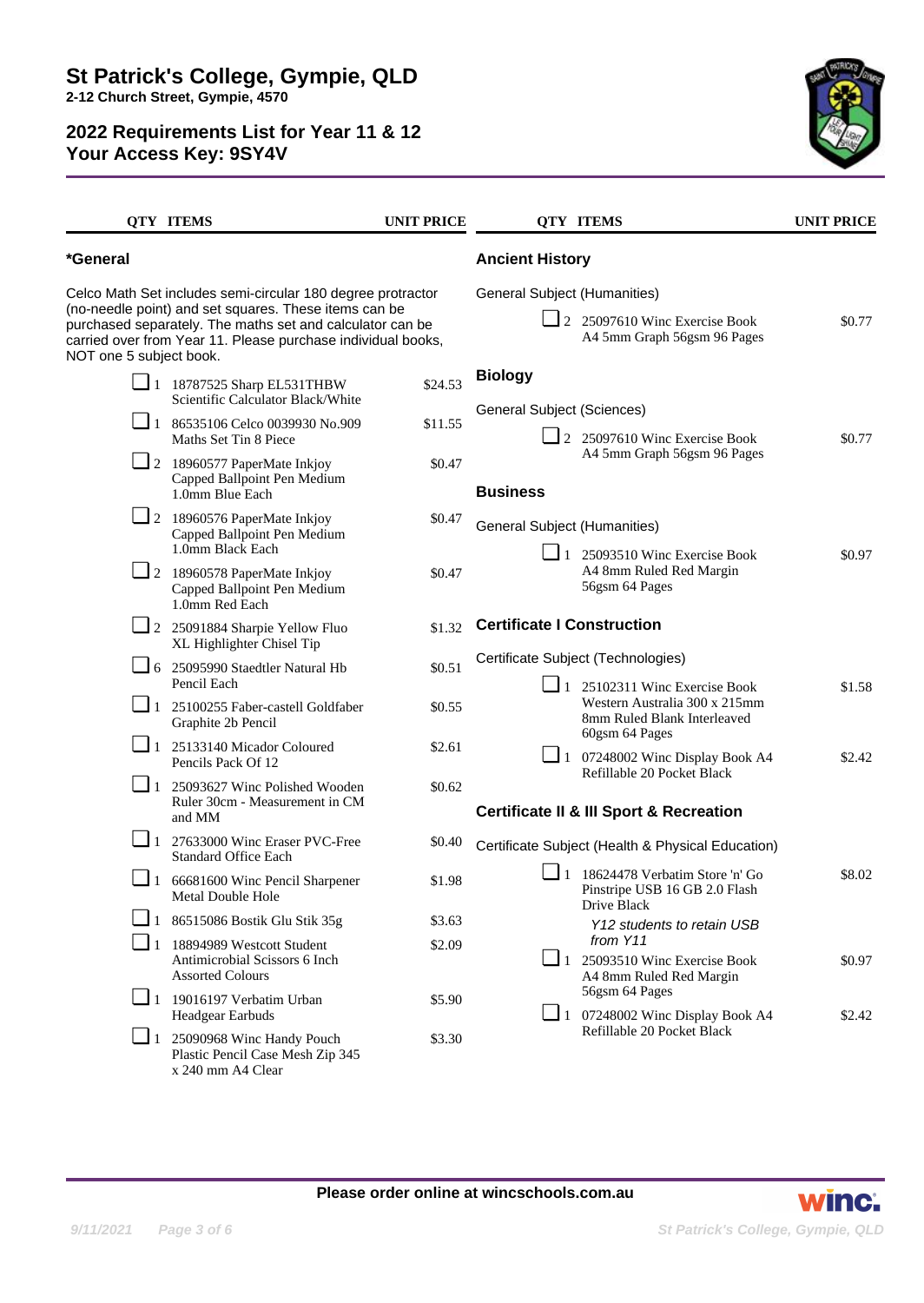

|                                                       | <b>QTY ITEMS</b>                                                                                     | <b>UNIT PRICE</b> |                                                                    | <b>QTY ITEMS</b>                                                                  | <b>UNIT PRICE</b> |
|-------------------------------------------------------|------------------------------------------------------------------------------------------------------|-------------------|--------------------------------------------------------------------|-----------------------------------------------------------------------------------|-------------------|
|                                                       | <b>Certificate II Engineering Pathways</b>                                                           |                   | Design                                                             |                                                                                   |                   |
|                                                       | Certificate Subject (Technologies)                                                                   |                   |                                                                    | $\Box$ 2 25100245 Faber-castell Goldfaber<br>Graphite 4b Pencil                   | \$0.55            |
|                                                       | $\Box$ 1 25102311 Winc Exercise Book<br>Western Australia 300 x 215mm<br>8mm Ruled Blank Interleaved | \$1.58            |                                                                    | $\Box$ 2 25100258 Faber-castell Goldfaber<br>Graphite 6b Pencil                   | \$0.55            |
|                                                       | 60gsm 64 Pages<br>$\Box$ 1 07248002 Winc Display Book A4                                             | \$2.42            |                                                                    | $\boxed{\phantom{0}}$ 2 18892646 Artline 200 Marker<br>Fineline 0.4mm Black       | \$2.97            |
|                                                       | Refillable 20 Pocket Black                                                                           |                   |                                                                    | 1 25090966 Faber-castell Connector<br>Pens Assorted Colours Pack Of 12            | \$5.39            |
| <b>Certificate III Business</b>                       |                                                                                                      |                   |                                                                    | $\Box$ 2 87037083 Faber Castell Pencil<br>Classic Colour Pack 24                  | \$11.00           |
|                                                       | Certificate Subject (Humanities & Social Sciences)<br>$\Box$ 1 25093510 Winc Exercise Book           | \$0.97            |                                                                    | 1 25090944 Winc/Teter Mek A3                                                      | \$5.93            |
|                                                       | A4 8mm Ruled Red Margin<br>56gsm 64 Pages                                                            |                   |                                                                    | Visual Art Diary Spiral 110gsm<br><b>Black Cover 120 Pages</b>                    |                   |
| <b>Certificate III Tourism/Hospitality</b>            |                                                                                                      |                   | <b>Drama</b>                                                       |                                                                                   |                   |
|                                                       | Certificate Subject (Technologies)                                                                   |                   | General Subject (The Arts)                                         |                                                                                   |                   |
|                                                       | $\Box$ 1 25090537 Tellfresh Rectangular<br>Storage Container 1.8 Litre                               | \$7.92            |                                                                    | $\Box$ 1 25093510 Winc Exercise Book<br>A4 8mm Ruled Red Margin<br>56gsm 64 Pages | \$0.97            |
|                                                       | 2 25093510 Winc Exercise Book<br>A4 8mm Ruled Red Margin<br>56gsm 64 Pages                           | \$0.97            | <b>English</b>                                                     |                                                                                   |                   |
|                                                       |                                                                                                      |                   | General Subject (English)                                          |                                                                                   |                   |
|                                                       | <b>Certificate IV Justice Studies</b>                                                                |                   |                                                                    | $\Box$ 1 25093510 Winc Exercise Book                                              | \$0.97            |
| Certificate Subject (Humanities)                      |                                                                                                      |                   |                                                                    | A4 8mm Ruled Red Margin<br>56gsm 64 Pages                                         |                   |
|                                                       | $\Box$ 1 25093510 Winc Exercise Book<br>A4 8mm Ruled Red Margin<br>56gsm 64 Pages                    | \$0.97            | <b>Essential English</b>                                           |                                                                                   |                   |
|                                                       |                                                                                                      |                   | Applied Subject (English)                                          |                                                                                   |                   |
| <b>Chemistry</b><br><b>General Subject (Sciences)</b> |                                                                                                      |                   |                                                                    | 1 25093510 Winc Exercise Book<br>A4 8mm Ruled Red Margin                          | \$0.97            |
|                                                       | $\Box$ 2 25097610 Winc Exercise Book                                                                 | \$0.77            |                                                                    | 56gsm 64 Pages                                                                    |                   |
|                                                       | A4 5mm Graph 56gsm 96 Pages                                                                          |                   | <b>Essential Mathematics</b>                                       |                                                                                   |                   |
| <b>Design</b>                                         |                                                                                                      |                   | Applied Subject (Mathematics)                                      |                                                                                   |                   |
| General Subject (Technologies)                        |                                                                                                      |                   | $\Box$ 2 86654978 Olympic G2516 Grid<br>Book 225x175mm 5mm Squares |                                                                                   | \$2.87            |
|                                                       | 2 25100255 Faber-castell Goldfaber<br>Graphite 2b Pencil                                             | \$0.55            |                                                                    | 160 Pages                                                                         |                   |
|                                                       | $\Box$ 2 25115524 Faber-castell Goldfaber<br>Graphite 2h Pencil                                      | \$0.55            |                                                                    |                                                                                   |                   |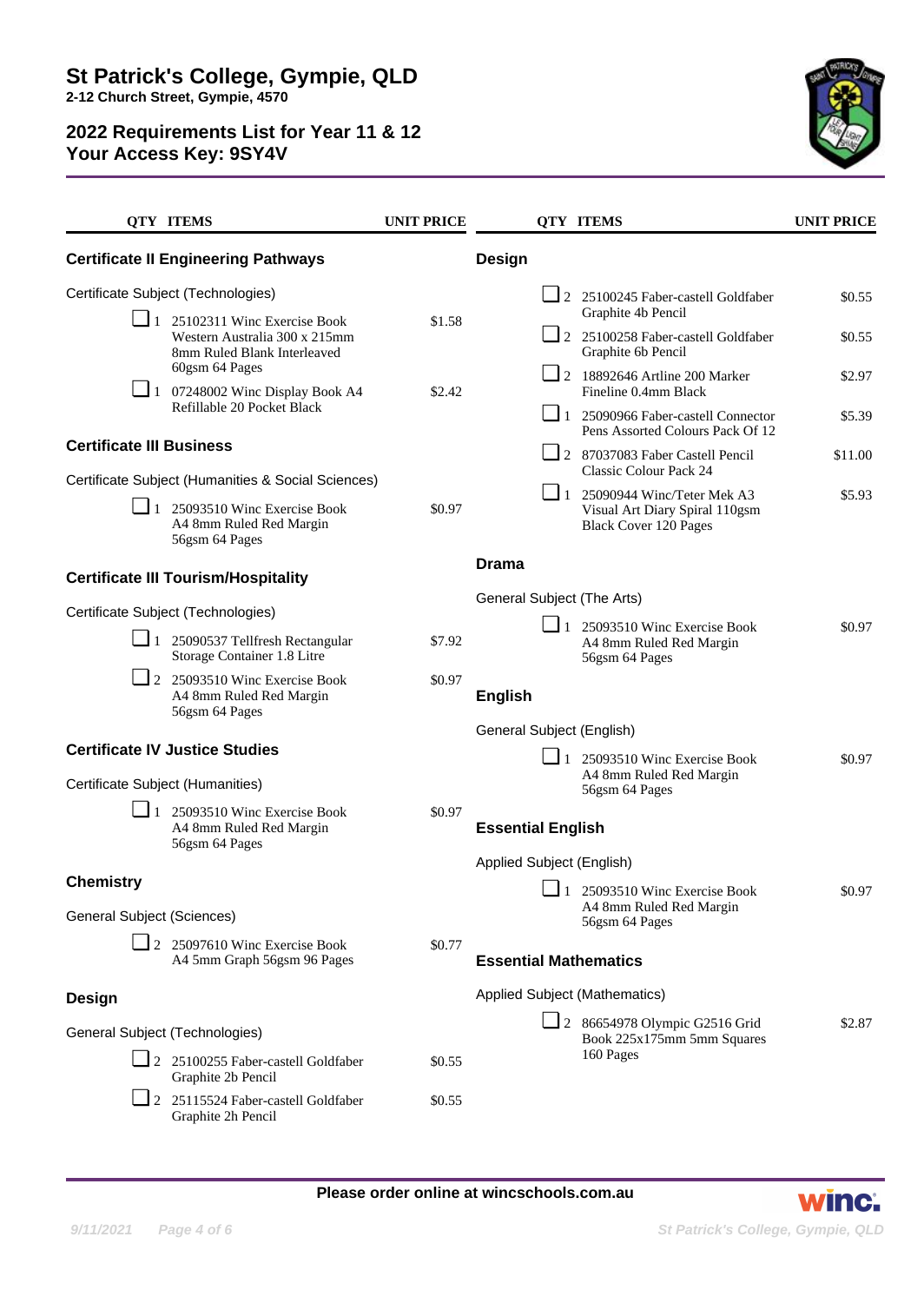

|                                                              | <b>OTY ITEMS</b>                                                                                                | <b>UNIT PRICE</b> |                                                | <b>OTY ITEMS</b>                                                                                       | <b>UNIT PRICE</b> |
|--------------------------------------------------------------|-----------------------------------------------------------------------------------------------------------------|-------------------|------------------------------------------------|--------------------------------------------------------------------------------------------------------|-------------------|
|                                                              | Film, Television & New Media                                                                                    |                   | <b>Legal Studies</b>                           |                                                                                                        |                   |
| General Subject (The Arts)                                   |                                                                                                                 |                   | General Subject (Humanities & Social Sciences) |                                                                                                        |                   |
|                                                              | $\blacksquare$ 1 25093510 Winc Exercise Book<br>A4 8mm Ruled Red Margin<br>56gsm 64 Pages                       | \$0.97            |                                                | $\Box$ 2 25093510 Winc Exercise Book<br>A4 8mm Ruled Red Margin<br>56gsm 64 Pages                      | \$0.97            |
|                                                              | $\boxed{\phantom{0}}$ 1 86508770 Verbatim Urban<br>Headgear Multimedia Stereo<br>Headphones with Volume Control | \$9.89            | Literature                                     |                                                                                                        |                   |
|                                                              | Exclusively for FTVNM and                                                                                       |                   | General Subject (English)                      |                                                                                                        |                   |
| will be stored by the teacher.<br><b>General Mathematics</b> |                                                                                                                 |                   |                                                | $\Box$ 1 25093510 Winc Exercise Book<br>A4 8mm Ruled Red Margin<br>56gsm 64 Pages                      | \$0.97            |
| General Subject (Mathematics)                                |                                                                                                                 |                   | <b>Mathematical Methods</b>                    |                                                                                                        |                   |
|                                                              | $\Box$ 2 86654978 Olympic G2516 Grid<br>Book 225x175mm 5mm Squares<br>160 Pages                                 | \$2.87            |                                                |                                                                                                        |                   |
|                                                              |                                                                                                                 |                   | General Subject (Mathematics)                  |                                                                                                        |                   |
| Geography                                                    |                                                                                                                 |                   |                                                | $\Box$ 2 86654978 Olympic G2516 Grid<br>Book 225x175mm 5mm Squares<br>160 Pages                        | \$2.87            |
| General Subject (Humanities)                                 |                                                                                                                 |                   | <b>Modern History</b>                          |                                                                                                        |                   |
|                                                              | $\blacksquare$ 1 25093510 Winc Exercise Book<br>A4 8mm Ruled Red Margin<br>56gsm 64 Pages                       | \$0.97            |                                                |                                                                                                        |                   |
|                                                              |                                                                                                                 |                   |                                                | General Subject (Humanities & Social Sciences)                                                         |                   |
| <b>Hospitality Practices</b>                                 |                                                                                                                 |                   |                                                | 2 25093510 Winc Exercise Book<br>A4 8mm Ruled Red Margin<br>56gsm 64 Pages                             | \$0.97            |
| Applied Subject (Technologies)                               |                                                                                                                 |                   | <b>Physical Education</b>                      |                                                                                                        |                   |
|                                                              | $\Box$ 1 25093510 Winc Exercise Book<br>A4 8mm Ruled Red Margin<br>56gsm 64 Pages                               | \$0.97            | General Subject (Health & Physical Education)  |                                                                                                        |                   |
|                                                              | $\blacksquare$ 1 25090537 Tellfresh Rectangular<br>Storage Container 1.8 Litre                                  | \$7.92            |                                                | $\boxed{\phantom{0}}$ 1 18624478 Verbatim Store 'n' Go<br>Pinstripe USB 16 GB 2.0 Flash<br>Drive Black | \$8.02            |
| <b>Industrial Graphics Skills</b>                            |                                                                                                                 |                   | Y12 students to retain USB<br>from Y11         |                                                                                                        |                   |
| Applied Subject (Technologies)                               |                                                                                                                 |                   |                                                | $\blacksquare$ 1 25093510 Winc Exercise Book                                                           | \$0.97            |
|                                                              |                                                                                                                 |                   |                                                | A4 8mm Ruled Red Margin<br>56gsm 64 Pages                                                              |                   |
|                                                              | 25093147 Winc/Teter Mek A4<br>Visual Art Diary Spiral 110gsm<br><b>Black Cover 120 Pages</b>                    | \$2.76            |                                                | $\Box$ 1 07248002 Winc Display Book A4<br>Refillable 20 Pocket Black                                   | \$2.42            |
|                                                              | $\Box$ 2 86555071 Faber-Castell<br>Goldfaber Graphite HB Pencil                                                 | \$0.55            | <b>Physics</b>                                 |                                                                                                        |                   |
|                                                              |                                                                                                                 |                   | General Subject (Sciences)                     |                                                                                                        |                   |
|                                                              |                                                                                                                 |                   |                                                | 2 25097610 Winc Exercise Book<br>A4 5mm Graph 56gsm 96 Pages                                           | \$0.77            |